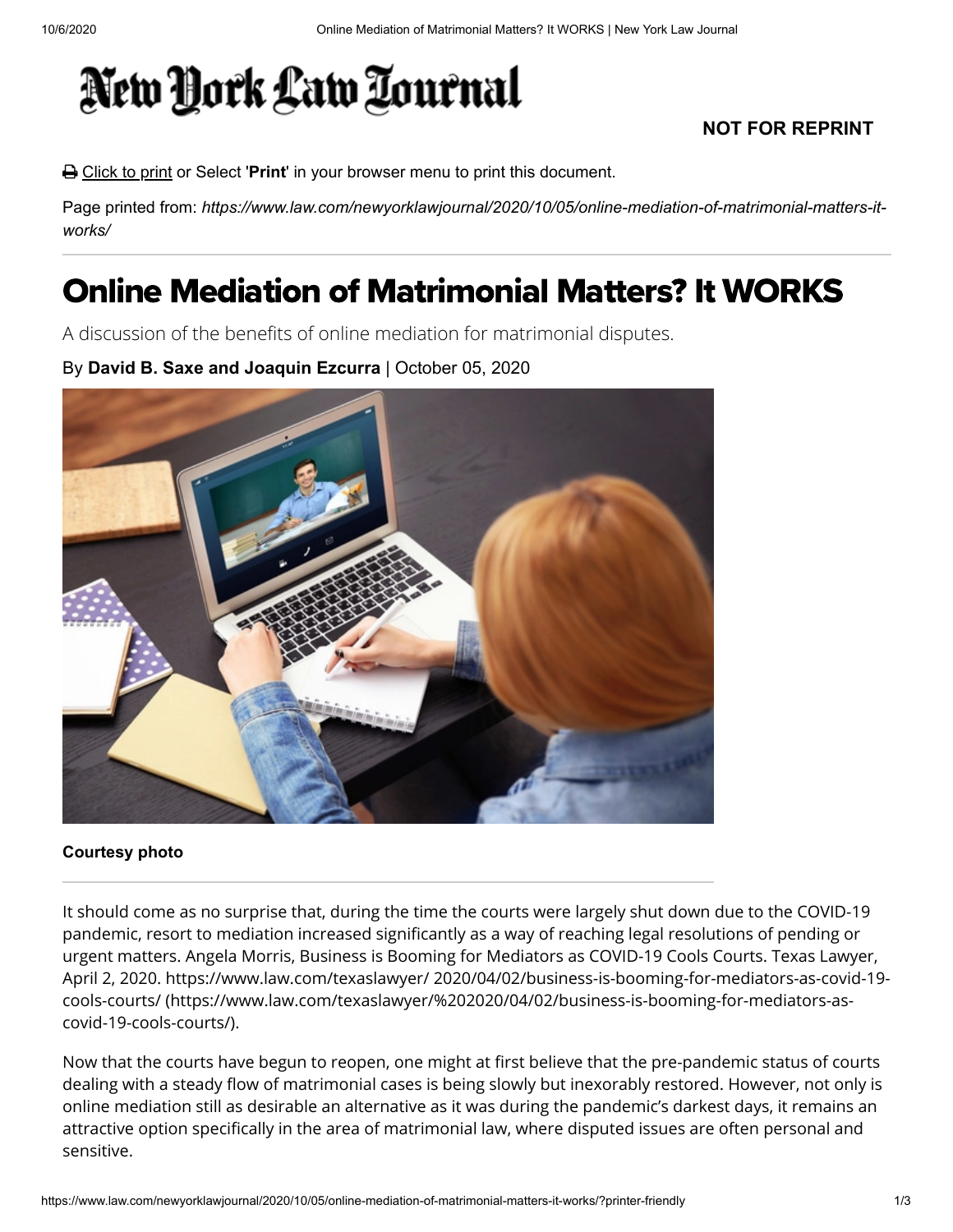First, mediation generally is a much more cost-effective option than formal litigation. Clients want costeffective processes, and the ability to reach resolutions quickly and efficiently results in more satisfied clients who are more likely to provide repeat business or referrals and less likely to complain about the process. There is no need to create and submit formal filings, no procedural requirements that must be strictly followed and that drive up expense, and no need for clients and their attorneys to spend time sitting around in court, waiting for their case to be called.

Attorneys and their clients can address the mediator directly, without having to frame their disputes in the context of a legal cause of action. Posturing by attorneys is reduced, leading to greater candor and efficiency. Further, the clients' risk in mediation is managed, as no one is obliged to accept the mediator's proposals. On the other hand, if the clients decide that they want certainty, they can combine mediation with arbitration so that if the mediation is not successful the mediator will have the ability to arbitrate the dispute and render a final decision.

Online mediation has become especially popular due to the lockdown requirements across the country. Olivia Covington, Working It Out Online: Mediation Goes Digital Amid COVID-19. The Indiana Lawyer, April 29, [2020. https://www.theindianalawyer.com/articles/working-it-out-online-mediation-goes-digital-amid-covid-19](https://www.theindianalawyer.com/articles/working-it-out-online-mediation-goes-digital-amid-covid-19) (https://www.theindianalawyer.com/articles/working-it-out-online-mediation-goes-digital-amid-covid-19). Although recent online mediation may have been largely born of necessity, this option still maintains many advantages even as pandemic restrictions have started to relax. Online mediation requires no set physical location for the parties to meet and no need to travel to that location, reducing time and expense. Clients and their attorneys may participate from wherever is most convenient for them, and have a greater ability to attend to other pressing matters during waiting times.

The dormancy of the court system has resulted in a significant backlog of cases (or at least a backlog more significant than usual), so resort to online mediation avoids the need to wait one's turn in the system. And of course, the threat of COVID-19 continues to be present, so the risk of exposure occasioned by in-person meetings is entirely obviated by online mediation.

Development of sophisticated videoconferencing technology such as Zoom and others has made online mediation particularly enticing. As those who have participated in this process know, a mediator has the ability to engage the parties more quickly and flexibly online than if the mediator had to shuffle between rooms in person. A mediator can provide virtual break-out rooms and may share the screen with whatever parties thought expedient at the moment. Documents and proposals can be shared in real time.Parties retain the ability to chat among themselves but can also send electronic notes to the mediator that they believe would assist in resolving the matter. And video usually has a remarkable ability to pick up on emotional cues. Thus, technology has reached a sufficient level of advancement as to equal or, in many instances, improve upon the various facets of an in-person mediation.

Naturally, there are some potential drawbacks to online mediation as well. A mediator must take care to ensure confidentiality in the wake of technological phenomena such as "Zoombombing." Apart from confidentiality issues, there is always the possibility of technical glitches that must be remedied before an online mediation can proceed. And there is, perhaps, a greater likelihood that non-verbal cues may be misinterpreted or simply overlooked on camera as opposed to an in-person meeting.

But these shortcomings can be anticipated and addressed, and they seem fairly trivial in the face of the advantages afforded by online mediation which many attorneys and clients alike have discovered. In fact, the familiarity with online mediation that has resulted from its proliferation during the pandemic period may ultimately prove to be the greatest factor in the endurance of this practice.

https://www.law.com/newyorklawjournal/2020/10/05/online-mediation-of-matrimonial-matters-it-works/?printer-friendly 2/3 Not only does online mediation continue to serve as a worthwhile alternative to traditional litigation, it can be especially valuable in matrimonial cases. The stress of couples living together in closed-up environments during the COVID-19 pandemic, often under less than ideal conditions, will undoubtedly lead many to re